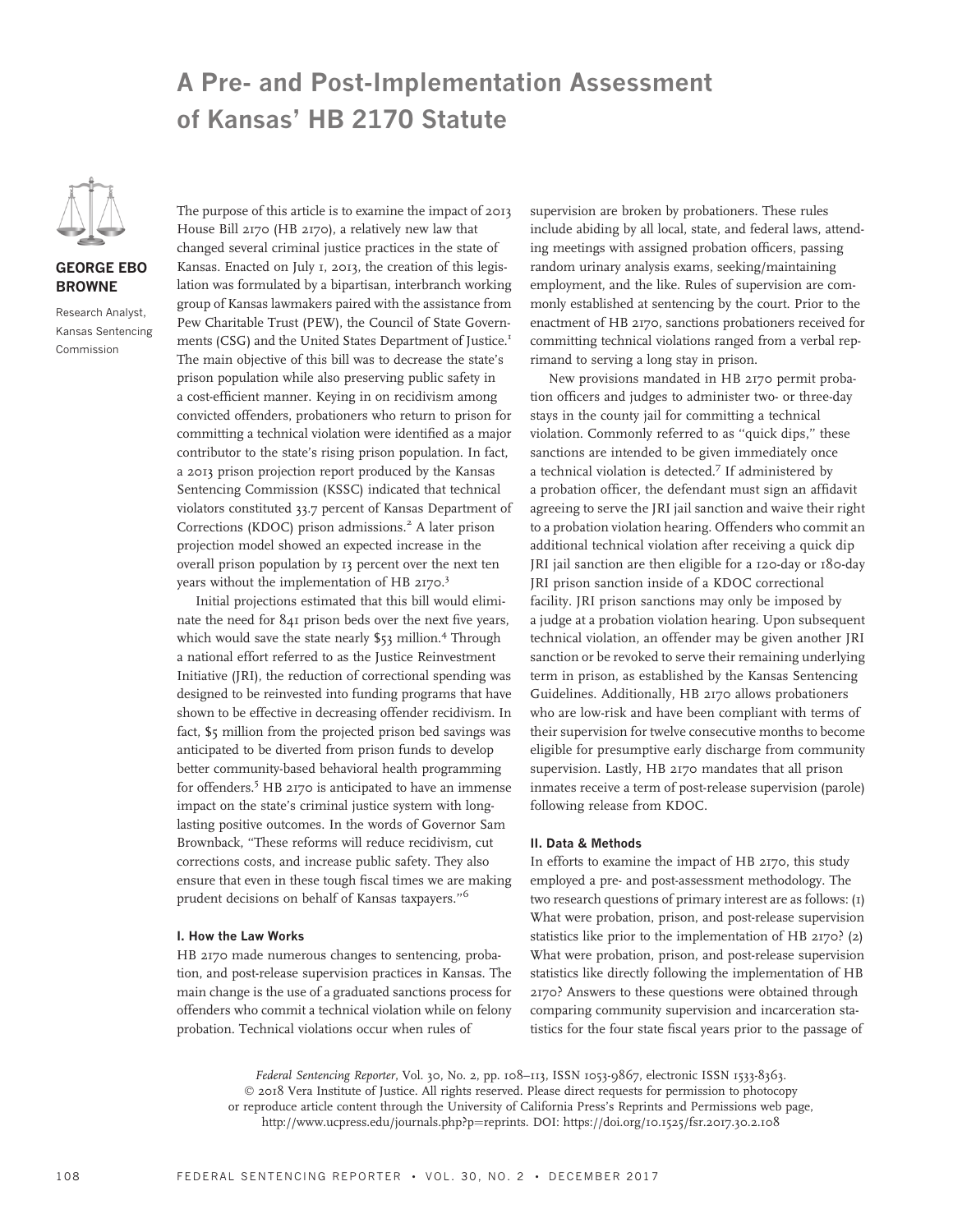| <b>Pre-HB 2170 Implementation Phase Statistics</b> |         |                |                |                |                                   |                      |  |  |  |
|----------------------------------------------------|---------|----------------|----------------|----------------|-----------------------------------|----------------------|--|--|--|
| <b>Admission Type</b>                              | FY 2010 | FY 2011        | FY 2012        | FY 2013        | <b>Total Number of Admissions</b> | <b>Total Percent</b> |  |  |  |
| New Court Commitment (NCC)                         | 1.908   | 1.994          | 1.972          | 1.893          | 7.767                             | 38.6%                |  |  |  |
| NCC: Aggravated juvenile delinquency               |         |                | 3              |                | 5                                 | $0.0\%$              |  |  |  |
| Probation, technical violator                      | 1.717   | 1,626          | 1.682          | 1.629          | 6.654                             | 33.1%                |  |  |  |
| Probation violators with new sentence              | 84      | 91             | 180            | 198            | 553                               | 2.7%                 |  |  |  |
| Compact inmate received                            | 11      | 8              | 10             | 9              | 38                                | 0.2%                 |  |  |  |
| Post-release technical violator                    | 1.081   | 1,023          | 952            | 1.232          | 4.288                             | 21.3%                |  |  |  |
| Post-release with new sentence                     | 141     | 161            | 141            | 177            | 620                               | 3.1%                 |  |  |  |
| Post-release to detainer with new sentence         | 21      | 25             | 19             | 33             | 98                                | 0.5%                 |  |  |  |
| Conditional Release, condition violator            | 3       | 4              | 3              | $\overline{c}$ | 12                                | $0.1\%$              |  |  |  |
| Non-violator return, no new sentence               |         | $\overline{c}$ | $\mathfrak{p}$ | 3              |                                   | $0.0\%$              |  |  |  |
| Non-violator return with new sentence              |         | 23             | 29             | 28             | 80                                | 0.4%                 |  |  |  |
| Total                                              | 4,966   | 4,958          | 4,993          | 5,205          | 20,122                            | 100%                 |  |  |  |

Chart A. Data derives from KDOC's Prophet file and represents prison admissions during the pre-HB 2170 implementation phase.

HB 2170 (FY 2010–2013) and the four state fiscal years after (FY 2014–2017).

Data examined in this study derive from KDOC's Prophet file. The Prophet file is comprised of information from the field that is placed in a workable SPSS dataset and given to KSSC on a semi-annual basis. This data includes prison admissions, prison discharges, prison population totals, post-release supervision population totals, and the like. The state fiscal year (FY) runs from July 1 to June 30. Prison admissions reflect the number of offenders admitted into KDOC during this time period. Population totals (referred to as end-of-the-FY total) reflect a snapshot of offenders under community supervision (probation or postrelease supervision) or incarcerated in prison on June 30 of the specified fiscal year. For purposes of this study, the time period of July 1, 2009, through June 30, 2013, will be referred to as the ''pre-HB 2170 implementation phase.'' The time period of July 1, 2013, through June 30, 2017, will be referred to as the ''post-HB 2170 implementation phase.'' Utilizing this method will offer readers a comprehensive picture of changes in the state's criminal justice system surrounding the enactment of HB 2170.

## III. Pre-HB 2170 Implementation Phase Key Findings

From July 1, 2009, to June 30, 2013, there were 20,122 prison admissions to KDOC (Chart A). The largest category of admissions (38.6 percent) was comprised of new court commitments. This refers to offenders entering prison for a new felony conviction who were not on probation or postrelease supervision. The second largest category of admissions (33.1 percent) was for probationers admitted to prison for a technical violation, followed by post-release supervision offenders who committed a technical violation (21.3 percent). After these admission types, there was a drastic drop. The fourth highest admissions group was postrelease supervision offenders who received a new sentence, which constituted 3.1 percent of all admissions. Probation violators who received a new sentence constituted only 2.7

percent of all prison admissions. In fact, there were 6,101 more prison admissions for probationers who committed a technical violation compared to probationers who received a new sentence.

The end-of-FY prison population totals rose each year during the pre-HB 2170 implementation phase. Again, this statistic represents the actual prison population as of June 30 of the specified fiscal year. In FY 2010, the end-of-FY prison population was 8,864 inmates; in FY 2011, 9,180 inmates; in FY 2012, 9,370 inmates; and in FY 2013, 9,581 inmates (see Chart C). Thus, during the pre-HB 2170 implementation phase, the end-of-FY prison population total increased by 8 percent (717 inmates).

In terms of community supervision, there was a decrease in the number of probationers on felony probation during the pre-HB 2170 implementation phase. In Kansas, high-risk felony probationers are placed on intensive supervision run by KDOC's Community Corrections Division. Lower-risk offenders are supervised by the Office of Judicial Authority's Court Services Division. Statistics displayed a 1 percent decrease (71 probationers) in the endof-FY Community Corrections population and a 3 percent increase (101 probationers) for Court Services (Chart C). The end-of-FY population for Community Corrections was 7,963 probationers at the beginning of the pre-HB 2170 implementation phase (FY 2010) and 7,892 probationers at the end (FY 2013). For Court Services, there were 3,586 probationers at the beginning of this phase and 3,687 at the conclusion. As for post-release supervision totals, statistics displayed an 8 percent decrease of offenders (473 offenders) during this time period. The end-of-FY total for offenders on post-release supervision was 6,066 offenders in FY 2010 and 5,593 offenders in FY 2013.

#### IV. Post-HB 2170 Implementation Phase Key Findings

From July 1, 2013, to June 30, 2017, there were 23,844 admissions to KDOC (Chart B). Similar to the pre-HB 2170 implementation phase, new court commitments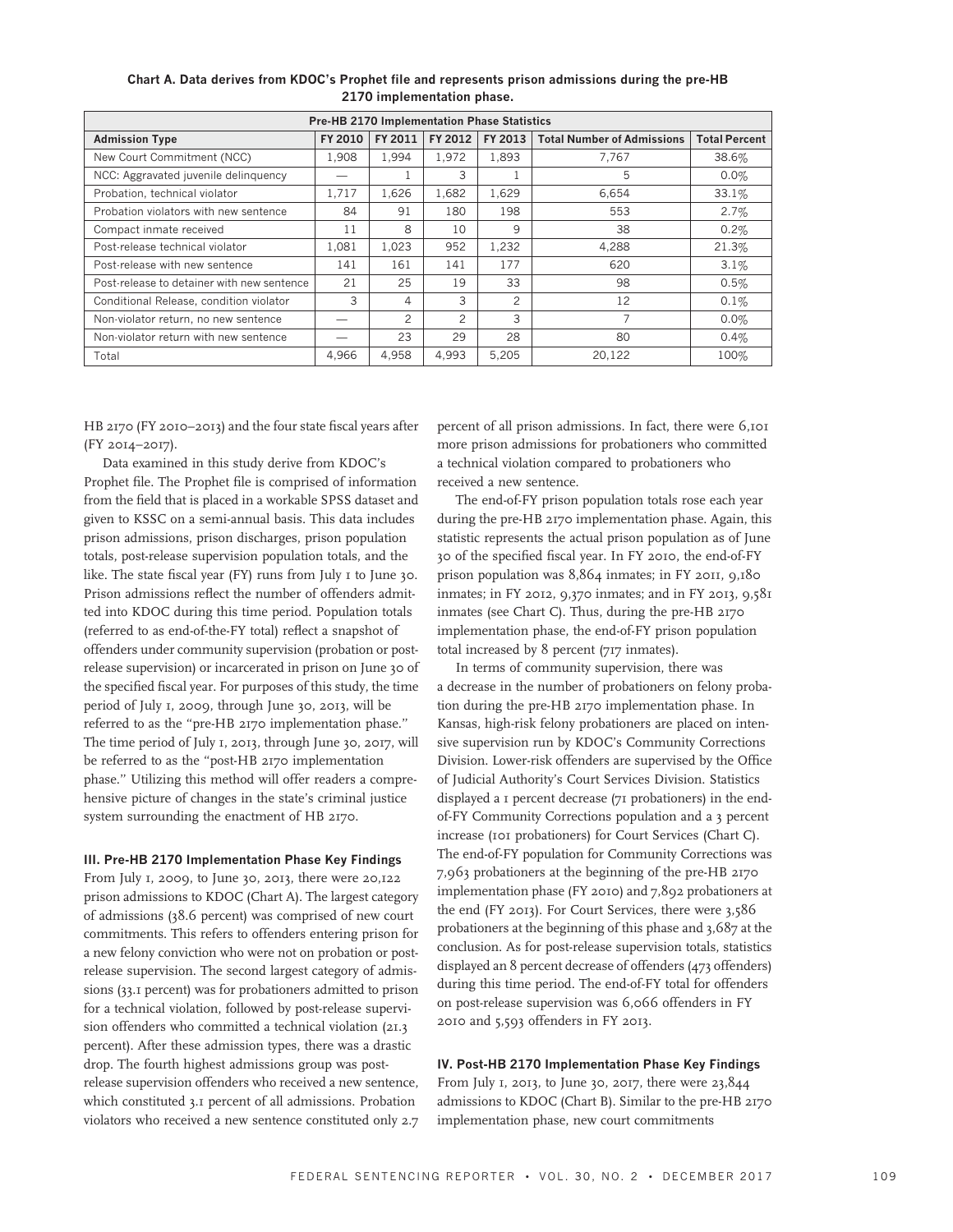| <b>Post-HB 2170 Implementation Phase Statistics</b> |         |                    |       |                |                                   |                      |  |  |  |
|-----------------------------------------------------|---------|--------------------|-------|----------------|-----------------------------------|----------------------|--|--|--|
| <b>Admission Type</b>                               | FY 2014 | FY 2016<br>FY 2015 |       | FY 2017        | <b>Total Number of Admissions</b> | <b>Total Percent</b> |  |  |  |
| New court commitment (NCC)                          | 1.844   | 1,922              | 1,985 | 2.071          | 7,822                             | 32.8%                |  |  |  |
| NCC: Aggravated juvenile delinquency                |         |                    |       |                |                                   | $0.0\%$              |  |  |  |
| HB 2170 prison sanction                             | 323     | 691                | 1,003 | 1,192          | 3,209                             | 13.5%                |  |  |  |
| Probation, technical violator                       | 1,368   | 1,321              | 1,180 | 1,229          | 5,098                             | 21.4%                |  |  |  |
| Probation violator with new sentence                | 257     | 331                | 331   | 340            | 1,259                             | 5.3%                 |  |  |  |
| Probation violator, new conviction                  | 134     | 168                | 188   | 182            | 672                               | 2.8%                 |  |  |  |
| Compact inmate received                             | 16      | 8                  | 15    | 6              | 45                                | 0.2%                 |  |  |  |
| Post-release technical violator                     | 1,118   | 1,214              | 1,236 | 1,200          | 4,768                             | 20.0%                |  |  |  |
| Post-release violator with new sentence             | 179     | 144                | 145   | 195            | 663                               | 2.8%                 |  |  |  |
| Post-release violator pending new sentence          | 6       |                    |       |                | 15                                | 0.1%                 |  |  |  |
| Post-release to detainer with new sentence          | 34      | 27                 | 29    | 28             | 118                               | 0.5%                 |  |  |  |
| Conditional Release, condition violator             | 4       | 5                  |       | $\overline{1}$ | 11                                | $0.0\%$              |  |  |  |
| Non-violator return, no new sentence                | 4       | 3                  |       | 4              | 11                                | 0.0%                 |  |  |  |
| Non-violator return with new sentence               | 20      | 35                 | 49    | 48             | 152                               | 0.6%                 |  |  |  |
| Total                                               | 5,307   | 5,876              | 6,164 | 6,497          | 23,844                            | 100.0%               |  |  |  |

Chart B. Data derives from KDOC's Prophet file and represents prison admissions during the post-HB 2170 implementation phase.

represented the largest category (32.8 percent) of admissions. This was then followed by probation violators who committed a technical violation (21.4 percent) and postrelease supervision offenders who committed a technical violation (20.0 percent). Probation violators who received a new sentence constituted 5.3 percent of the prison admissions during this time period. There were 3,839 more admissions for probationers who committed a technical violation compared to probationers who received a new sentence. As a response to the enactment of HB 2170, a new prison admissions group called ''HB 2170 Prison Sanction'' was created in FY 2014. This group reflected probation violators who committed a technical violation and were granted a JRI prison sanction. HB 2170 prison sanction admissions constituted 13.5 percent of all admissions during the post-HB 2170 implementation phase.

Additionally, in FY 2014, KDOC created a new admissions group called ''probation violators with a new conviction.'' The creation of this admissions type was constructed for clarification purposes. Previously, probationers who were revoked to prison for a new conviction, but did not serve their sentence for this offense in a KDOC facility, were coded as probation technical violators. These probationers were under felony supervision for their original offense that was committed in Kansas, but served time incarcerated for a new conviction in another jurisdiction, such as a county jail or another state. Nonetheless, their admission was still recorded in KDOC data. Thus, the separation of this group was done to more accurately report these offenders' prison admissions. This group represented 2.8 percent of all admissions in the post-HB 2170 implementation phase.

In terms of the end-of-FY prison population, statistics fluctuated during the post-HB 2170 implementation phase (Chart C). The end-of-FY prison population was 9,612 inmates in FY 2014, 9,822 inmates in FY 2015, 9,663

inmates in FY 2016, and 9,803 inmates in FY 2017. Thus, the end-of-FY prison population total increased by 2 percent (191 inmates) during the post-implementation phase.

Lastly, the number of offenders under community supervision grew during this time period (Chart C). Probationers supervised by KDOC's Community Corrections Division increased by 131 probationers (2 percent increase) from June 30, 2013, to June 30, 2017. At the time that this study was conducted, the Office of Judicial Administration did not have the end-of-FY statistics for FY 2017, but from June 30, 2013, to June 30, 2016 (FY 2016), probationers supervised by Court Services grew by 9 percent (361 probationers). The number of offenders on post-release supervision also increased. In FY 2014, the end-of-FY post-release supervision population was 4,725 offenders; in FY 2015, 4,808 offenders; in FY 2016, 5,228 offenders; and in FY 2017, 5,486 offenders. This equates to a 16 percent increase (761 offenders) from the beginning of the post-HB 2170 implementation phase to the end.

#### IV. Discussion

This study presented readers with an inclusive examination of the time period directly before and after the implementation of Kansas' JRI legislation, HB 2170. The findings showed that the state experienced an increase in prison admissions between the pre- and postimplementation phases (Chart C). In fact, there were 3,722 more prison admissions during the post-HB 2170 implementation phase compared to the phase before. The increase in admissions was reflected in a rise in the endof-FY prison population statistics. In the first year of the pre-HB 2170 implementation phase (FY 2010), the end-of-FY total was 8,864 inmates. In the last year of the post-HB 2170 implementation phase (FY 2017), the end-of-FY total was 9,803 inmates. Rather than a reduction in prison beds, these numbers displayed an 11 percent increase in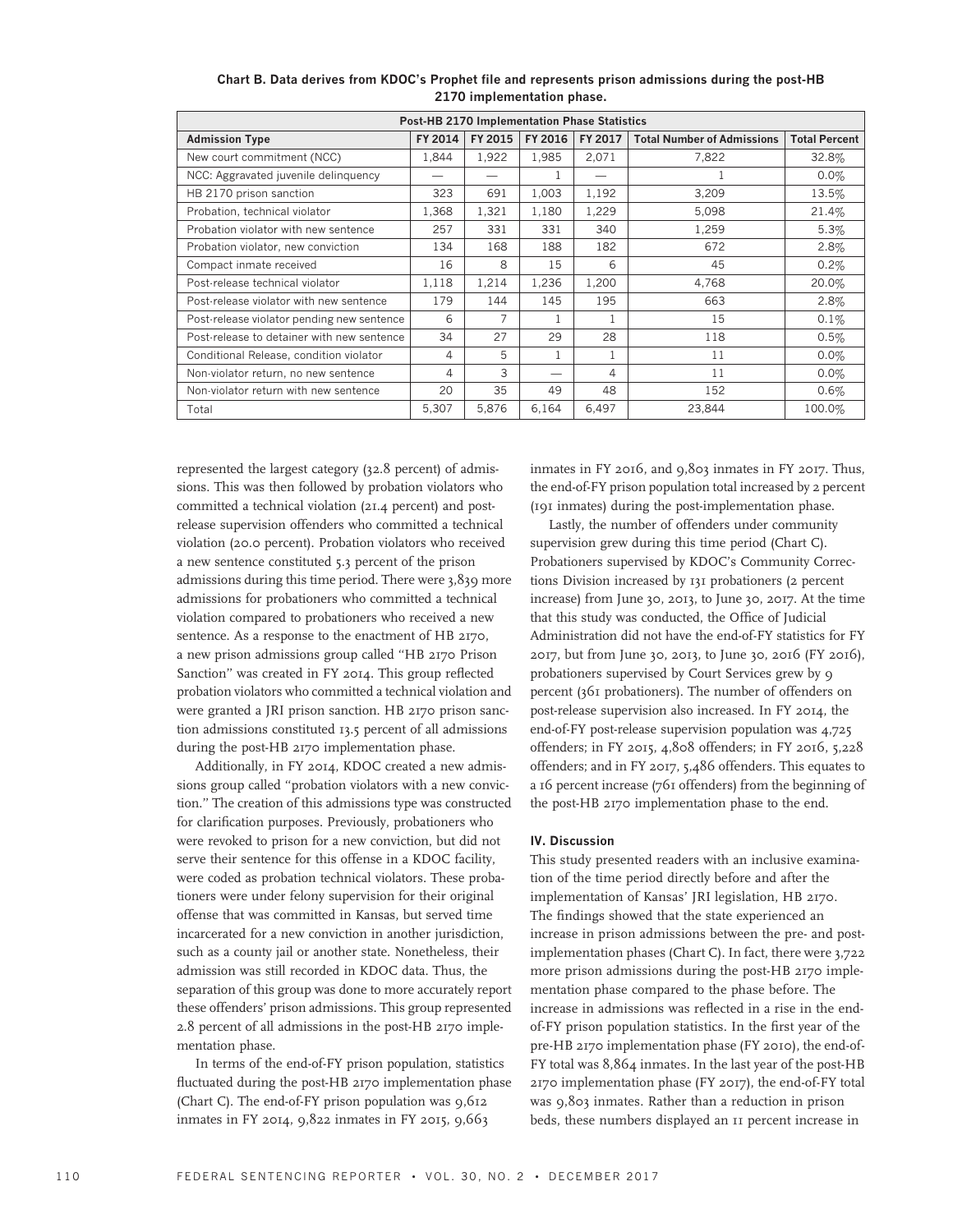|  | Chart C. Data derives from KDOC's Prophet file and represents prison admissions during both the pre- and post-HB |                             |  |  |  |
|--|------------------------------------------------------------------------------------------------------------------|-----------------------------|--|--|--|
|  |                                                                                                                  | 2170 implementation phases. |  |  |  |

| Pre- & Post-HB 2170 Implementation Admissions Statistics |                            |                             |  |  |  |  |
|----------------------------------------------------------|----------------------------|-----------------------------|--|--|--|--|
| <b>Type of Admissions</b>                                | Pre-HB 2170 Implementation | Post-HB 2170 Implementation |  |  |  |  |
| New court commitment (NCC)                               | 7,767 (38.6%)              | 7,822 (32.8%)               |  |  |  |  |
| NCC: Aggravated juvenile delinquency                     | $5(0\%)$                   | $1(0\%)$                    |  |  |  |  |
| HB 2170 prison sanction                                  | N/A                        | $3,209(13.5\%)$             |  |  |  |  |
| Probation, technical violator                            | 6,654(33.1%)               | 5,098 (21.4%)               |  |  |  |  |
| Probation violator with new sentence                     | 553 (2.7%)                 | 1,259 (5.3%)                |  |  |  |  |
| Probation violator, new conviction                       | N/A                        | 672(2.8%)                   |  |  |  |  |
| Compact inmate received                                  | $38(0.2\%)$                | 45 $(0.2\%)$                |  |  |  |  |
| Post-release condition violator                          | 4,288 (21.3%)              | 4,768 (20.0%)               |  |  |  |  |
| Post-release with new sentence                           | 620 (3.1%)                 | 663 (2.8%)                  |  |  |  |  |
| Post-release violator pending new sentence               | N/A                        | $15(0.1\%)$                 |  |  |  |  |
| Post-release to detainer with new sentence               | $98(0.5\%)$                | $118(0.5\%)$                |  |  |  |  |
| Conditional Release, condition violator                  | $12(0.1\%)$                | $11(0\%)$                   |  |  |  |  |
| Non-violator return, no new sentence                     | $7(0\%)$                   | $11(0\%)$                   |  |  |  |  |
| Non-violator return with new sentence                    | $80(0.4\%)$                | 152 (0.6%)                  |  |  |  |  |
| Total                                                    | 20.122                     | 23.844                      |  |  |  |  |

Chart D. Data derives from KDOC's Prophet file and the Office of Judicial Authority staff. Statistics represents end-of-FY totals for both the pre- and post-HB 2170 implementation phases.

| <b>End-of-FY Statistics</b>                          |           |               |           |       |       |       |             |         |  |
|------------------------------------------------------|-----------|---------------|-----------|-------|-------|-------|-------------|---------|--|
|                                                      | <b>FY</b> | FY            | <b>FY</b> | FY    |       | FY    | <b>FY</b>   | FY      |  |
| Entity                                               | 2010      | 2011          | 2012      | 2013  | 2014  | 2015  | 2016        | 2017    |  |
| End of FY Community Corrections probation population | 7.963     | 7.958         | 7.915     | 7.892 | 8.250 | 8.337 | 8.525       | 8,381   |  |
| End-of-FY Court Services probation population        |           | $3.586$ 3.779 | 3.750     | 3.687 | 3.843 | 3.969 | 4.204       | unknown |  |
| End-of-FY Post-release supervision population        | $6.066$ I | 5.938         | 5.848     | 5.593 | 4.725 |       | 4.808 5.228 | 5,486   |  |
| End-of-FY KDOC prison population                     | 8.864     | 9.180         | 9.370     | 9.581 | 9.612 | 9.822 | 9.663       | 9,803   |  |

the end-of-FY prison population, which equated to 939 more inmates.

A factor that likely contributed to this increase is the high number of felony probationers admitted into prison from various avenues following the passage of HB 2170. A rather surprising statistic is the increase in number of probationers admitted into prison for a new sentence (Chart D). During the pre-HB 2170 implementation phase, there were 553 prison admissions for this group; during the post-HB 2170 implementation phase, there were 1,259. This more than doubled the number of admissions for this group between the two phases. In accordance with statutory requirements, probationers who commit a new crime are not eligible for a graduated sanction. Thus, prison admissions for this group was not anticipated to be affected by JRI.

Another method under which probationers were being incarcerated at elevated levels can be observed through the use of JRI prison sanctions. Prior to HB 2170, the court could impose an array of dispositions in lieu of revocation with no bearing on future rulings. However, following the 2013 legislative session, the graduated sanctions process was mandated as a statutory requirement prior to revocation for technical violators in most situations. As a result, judicial districts were encouraged to administer JRI

sanctions (jail or prison) upon each violation in order to correctly go through the process and be in position to revoke an offender if necessary. Data revealed that there was indeed an increase in use of all JRI sanctions each FY during the post-HB 2170 implementation phase (Chart B). Specifically focusing on JRI prison sanctions, there were 323 prison sanctions administered in FY 2014, 691 in FY 2015, 1,003 in FY 2016, and 1,192 in FY 2017. In total, there have been 3,209 admissions granted for JRI prison sanctions since the inception of this bill (Chart D).

Policy makers constructed HB 2170 with the understanding that an increase in use of JRI sanctions would result in reduced numbers of probationers being revoked to prison on technical violations. When assessing the impact of JRI prison sanctions on prison admissions for technical violations, one must remember the change in coding. As indicated previously, KDOC created the admission group ''probation violators with a new conviction'' in FY 2014. In efforts to examine the same population of technical violators during the pre- and post-phases, the probation violators with a new conviction group and probation technical violators group were combined. Doing this revealed that probation technical violators equated to 24.2 percent of all admissions. This represented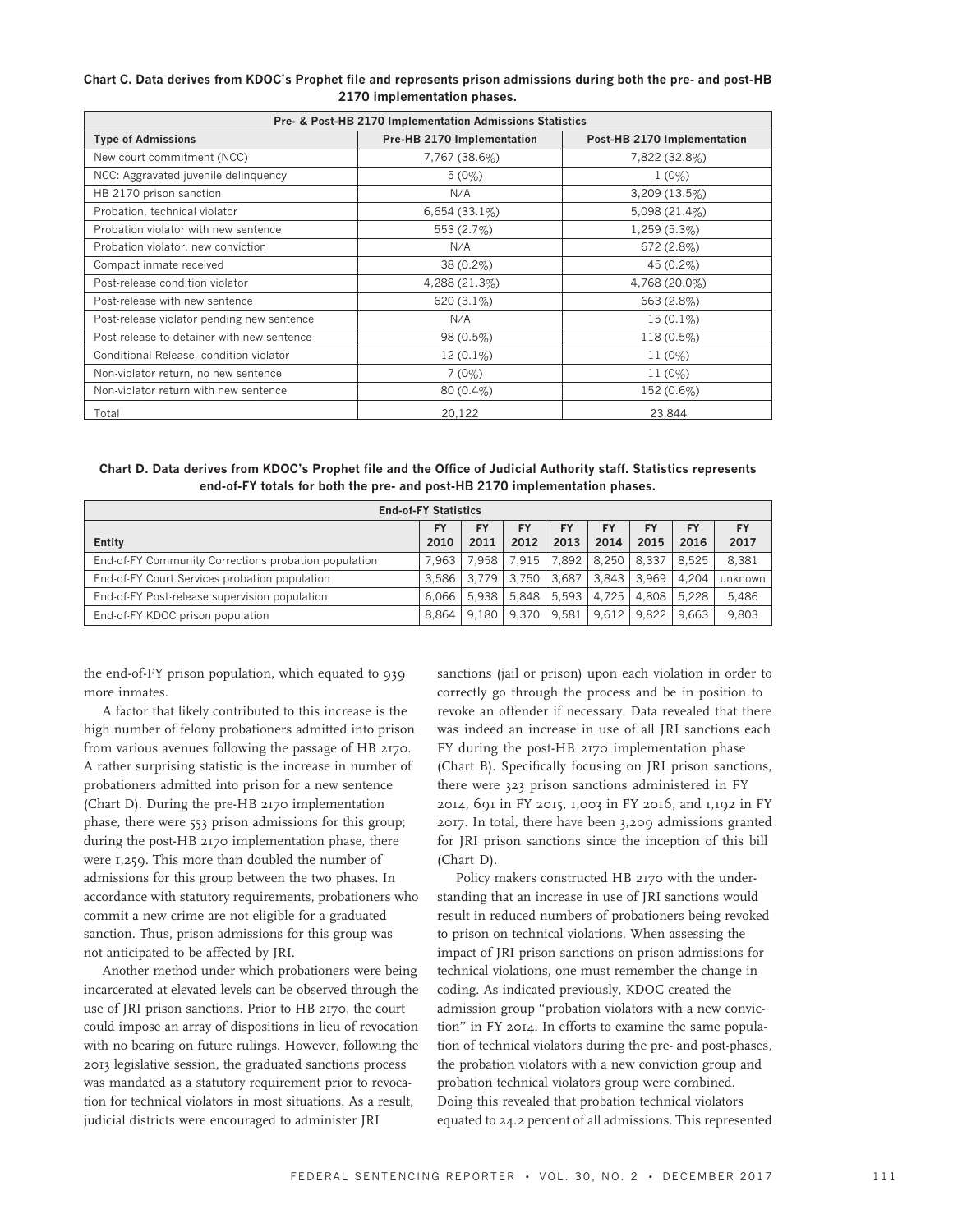a decrease of 884 admissions from the pre- to the postimplementation phase.

Lastly, end-of-FY totals revealed that the population under community supervision increased from the pre- to post-implementation phases (Chart C). The Community Corrections end-of-FY population was 418 offenders higher in FY 2017 compared to FY 2010. The Court Services endof-FY population was 618 offenders higher in FY 2016 compared to FY 2010. Thus, the increase in the number of probationers admitted into prison may be correlated to the fact that this population has increased. As for the postrelease supervision population, this group's end-of-FY total decreased by 580 offenders from FY 2010 to FY 2017. However, when focusing on the post-implementation phase alone, the end-of-FY totals increased by 761 offenders. This rise was expected as provisions in HB 2170 required that all offenders released from prison must serve a term of post-release supervision. In terms of presumptive early discharge from probation, both Community Corrections and Court Services stated that they do not keep statistics on the number of recipients. Nonetheless, data was collected on this provision for post-release supervision offenders. KDOC reported that only five post-release supervision offenders have been recipients of early discharges. Thus, increased use of this component of HB 2170 may assist in combating the rising number of offenders under community supervision.

#### V. Policy Implications & Future Research

Results from this study highlight several avenues for policy change pertaining to HB 2170. As identified in the findings, probationer admissions to prison were still a driving force in the growing prison population during the post-HB 2170 implementation phase. One of the contributors to this rise is the increase in admissions for probation violators with a new sentence. Results revealed that there were 706 more admissions for this group between the two phases (Chart D). A possible explanation for this increase may be linked to actions conducted by courtroom actors such as judges and prosecutors. Prior to HB 2170, it was common practice for prosecutors to revoke an offender's probation for a technical violation after being arrested for a new felony crime as part of a plea. The prosecutor may elect to send the probationer to prison for a technical violation if they perceived the underlying sentence's prison time as suitable. However, after the implementations of HB 2170, prosecutors who do not perceive a graduated sanction as fitting for the current offense may pursue new charges rather than denoting the offender as a technical violator. This is simply an assumption; future research should further examine the true cause. Nonetheless, efforts should be applied toward training and education of courtroom actors to reduce unintended consequences such as this.

In terms of the graduated sanctions process, the increased use of JRI prison sanctions coinciding with the rising prison population puts into question the

effectiveness of this model. In reviewing the use of the graduated sanctions process on offender recidivism, Cullen, Manchak, and Duriez perceived that the criminal justice system is currently under intense scrutiny, and temptations exist to jump on the ''correctional bandwagon'' to adopt any program that appears to reduce recidivism, even without empirical backing.<sup>8</sup> Thus, future research should apply a more rigorous statistical methodology to investigate the effectiveness of Kansas' graduated sanctions process. If future results yield unfavorable findings on HB 2170, policy makers should refine this legislation in a format that promotes better outcomes for probationers who continually commit technical violations.

Lastly, the results of this study showed an increase in community supervision populations for all entities; Court Services, Community Corrections, and KDOC's Post-Release Supervision Division (Parole) reported increases in their end-of-FY population (Chart C). This may be correlated to the underutilization of the presumptive early discharge from supervision provision of HB 2170. Community Corrections and Court Services do not keep statistics on use of this mandate; measures should be taken by these organizations to collect such data. Nonetheless, the KDOC Post-Release Supervision Division does keep data on early discharges, and reported only five recipients since the inception of HB 2170. Thus, increased use of this provision may assist in reducing the offender population under community supervision. Smaller caseloads may permit community supervision staff to allocate more time to offenders who need more assistance.

## VI. Conclusion

The current study provided readers with a comprehensive examination of the time period directly before and after the implementation of Kansas' HB 2170 legislation. Findings from the present study suggest that various components of HB 2170 may be related to the increase in the prison population. Specifically, the use of JRI prison sanctions is perceived to have contributed to a higher number of offenders in prison. Nonetheless, JRI cannot accept all the blame for this increase as provisions such as presumptive early discharge from community supervision have been underutilized. Additionally, the increased number of offenders under community supervision and the higher number of prison admissions than originally anticipated may have contributed to this increase. Furthermore, with only being in practice for four years, inconsistencies in utilization of HB 2170 may have impacted the results. As implementation of this bill continues, further examination is needed.

In conclusion, the intention of this study was not to test the effectiveness of HB 2170, but rather to assess the pre-and post-HB 2170 implementation phases. Evaluating components of Kansas' criminal justice practices before and after the passage of HB 2170 is the first step in reforming the state's judicial system. Now it is the responsibility of researchers and policy makers to take this knowledge and